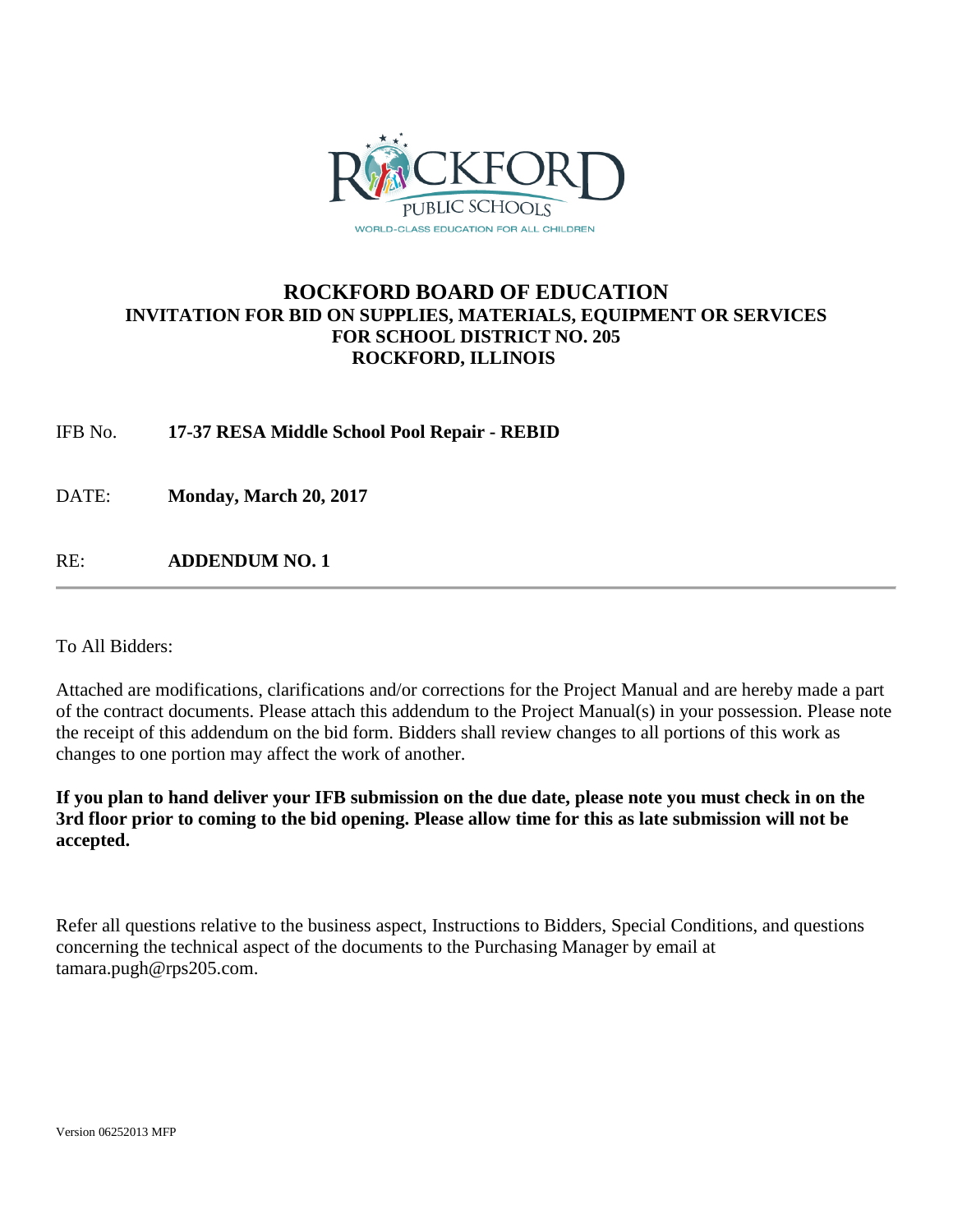#### ADDENDUM NO. 1

### ROCKFORD PUBLIC SCHOOLS 17‐37 RESA Middle School Pool Repair – REBID

Items Included:

- A. Pre‐Bid Meeting Sign‐In Sheet
- B. RPS Pre‐Bid Conference Opening Statement
- C. RPS Required Bid Forms Checklist
- D. Meeting Minutes

Luke Butz, Project Manager with RPS 205, started the Pre‐Bid Conference at 10:00 a.m. by reviewing the Pre‐Bid Conference Opening Statement (attached). The information with the Pre‐Bid Conference Opening Statement was reviewed in detail, particularly the bulleted items with the attachment and the Required Bid Forms Checklist (attached). Mr. Butz and Mr. Paul Ertmer, Project Engineer with Fehr Graham then gave an overview and summary of the project and associated design plans. Following discussion of the project, attendees viewed the project area and reviewed project details. The questions received at the pre‐bid meeting, along with responses, are provided below:

- 1. What is the anticipated start and end dates for the project?
	- a. Begin Work 5/15/2017
	- b. Substantial Completion 08/11/2017
	- c. Final Completion 08/25/2017
- 2. Are the existing gutter grates to be re-used or replaced with new grating around the pool?
	- a. Existing grating is in good shape and is to be re‐used. Contractor shall remove existing grating and reinstall after installation of the new pool liner.
- 3. Are the existing shallow end ladders to be replaced due to the pool floor being raised?
	- a. Per the plan details and specifications, the contractor shall remove the existing ladders and replace. Contractor shall field verify the attachment points for the ladders and re‐ use the existing attachment points for the new ladder installations.
- 4. Rockford Schools shall require 3<sup>rd</sup> party independent testing of all plumbing connections and piping prior to backfill and installation of any concrete surface. This testing shall be coordinated by the contractor and all testing costs shall be included in the bid submitted by the contractor.

All contractors will be required to complete and submit **all** forms as noted in the Required Bid Forms Checklist contained within the bid package. These forms will be required even if the contractor is currently working for Rockford Public Schools under a different contract or holds an IDOT prequalification rating.

Contractors are reminded that all questions regarding the bid package or bid plans **must** be submitted in writing the Tamara Pugh, Purchasing Process Manager at tamara.pugh@rps205.com.

The pre‐bid conference was then adjourned. O:\Rockford Public Schools\16‐470\Final\Re‐Bid Documents\Addendum #1\16‐470 ADDENDUM NO 1.docx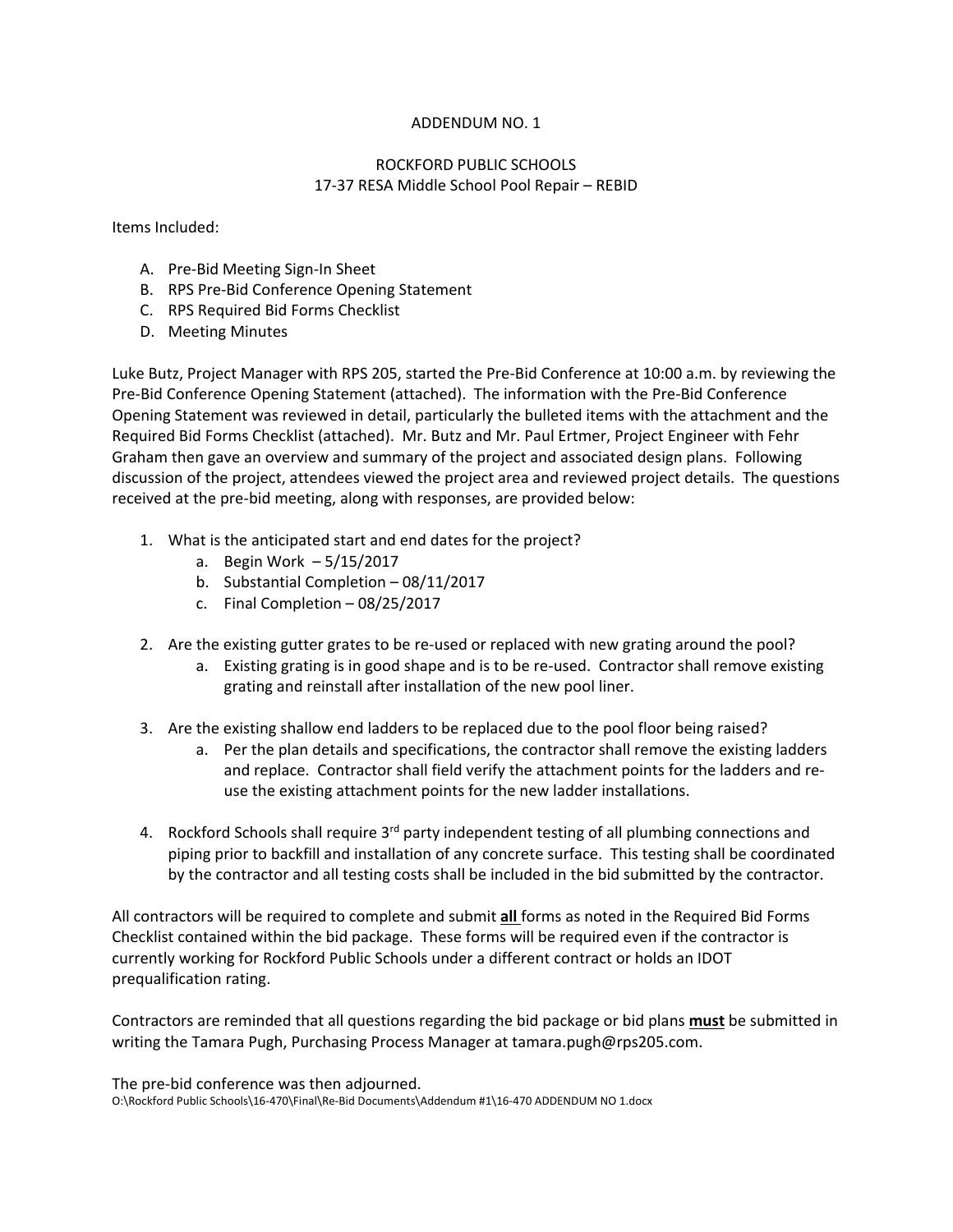ROCKFORD PUBLIC SCHOOLS 17-37 RESA Middle School Pool Repair - REBID<br>Pre-Bid Meeting Sign-In Sheet Tuesday, March 14, 2017 at 10:00 a.m.



## PRE-BID MEETING SIGN-IN SHEET

# IFB # 17-37 RESA Middle School Pool Repair - REBID

Tuesday, March 14, 2017 10:00 am (CDST)

PLEASE WRITE EMAIL ADDRESS SO THAT IT IS LEGIBLE IN ORDER TO RECEIVE ADDENDUM INFORMATION

|                                       | <b>Printed Name</b> | <b>Company Name</b>      | E-mail Address                                         | <b>Telephone</b>  | City, State  |
|---------------------------------------|---------------------|--------------------------|--------------------------------------------------------|-------------------|--------------|
|                                       | 1 Lila botz         | RPS                      | We.botz@resos.com                                      | $TR - 308 - 0673$ | Rackford, IL |
|                                       | 2 Paul Extreme      | Fehr Graham              | fehr-graham.com                                        | 815235-7643       | Freeport, IL |
|                                       |                     |                          |                                                        |                   |              |
| $\begin{array}{c} \hline \end{array}$ | 3 Lars Eadle        | RSC<br>Stenstrom General | LRADKE @ Pockbod Structures Co. 815.633.614 Pockfod IC |                   |              |
| 5                                     |                     |                          |                                                        |                   |              |
| 6                                     |                     |                          |                                                        |                   |              |
| $\overline{7}$                        |                     |                          |                                                        |                   |              |
| 8                                     |                     |                          |                                                        |                   |              |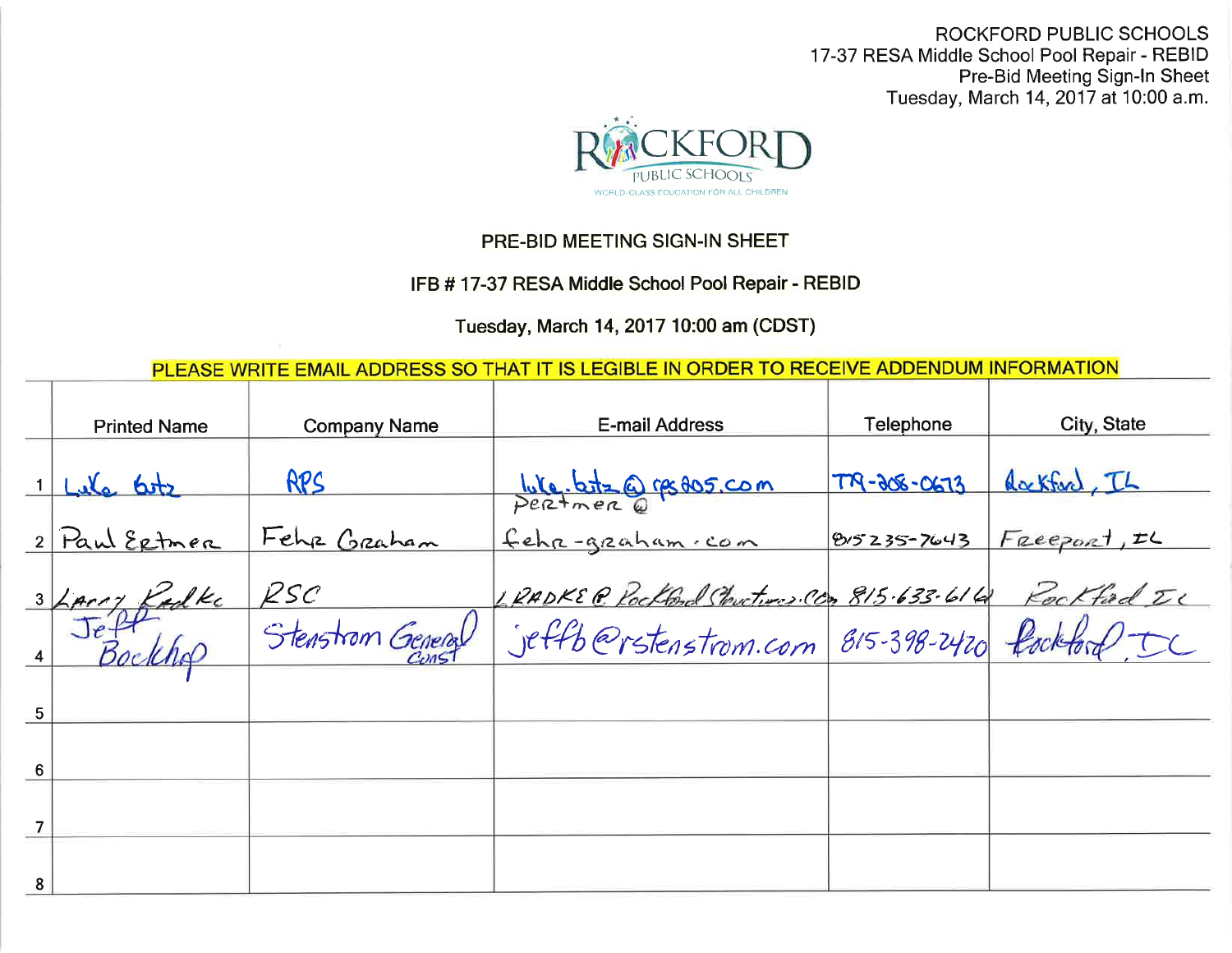# PRE-BID CONFERENCE OPENING STATEMENT

Welcome to the mandatory pre-bid conference for IFB 17-37 RESA Middle School Pool Repair - REBID for the Rockford Public Schools.

The purpose of this meeting is to receive input, comments, questions, clarifications and suggested changes relative to this solicitation. As a reminder, the only acceptable changes to the Bid/RFP are formal Addendums published by the RPS Purchasing department. Additionally, the Addendum may address other issues identified by the School District.

The goal of today's meeting is to increase your knowledge of the solicitation as it is written and provide an information mechanisim in which you may advise the School District of any changes it should make. Consequently, any changes you wish the Rockford Public Schools to consider must be submitted in writing to the Purchasing department before the deadline as expressed in the solicitation.

We will try to answer as many of the questions as possible. If we cannot answer a question today, we will defer that answer to the published Addendum. Additionally, minutes from this pre-bid conference will be published in the Addendum.

- $\triangleright$  Bid Opening is scheduled for Thursday, April 13, 2017 at 2:00 pm Rockford Board of Education, 6th floor Conference Room. Late bids will not be accepted. Faxed or emailed bids will not be accepted.
- $\triangleright$  Board Approval April 25, 2017
- $\triangleright$  Bid RFI Procedures Email Only All coorespondence during the bid process MUST be sent to Tamara Pugh, Purchasing Process Manager at tamara.pugh@rps205.com Last RFI will be accepted until April 10, 2017 at 4:30 pm. Last addendum will be issued by April 11, 2017 at 4:30 pm.
- $\triangleright$  Addendums will be emailed to all attendees at the pre-bid conference, posted on the RPS website and Demand Star.
- $\triangleright$  PLEASE reference the REQUIRED FORMS CHECK LIST for all documents that must be submitted with your bid offer form. All forms must be properly completed, signed and submitted or your bid will be deemed non-responsive.

I will turn it over to the Project Manager for summary of the project.